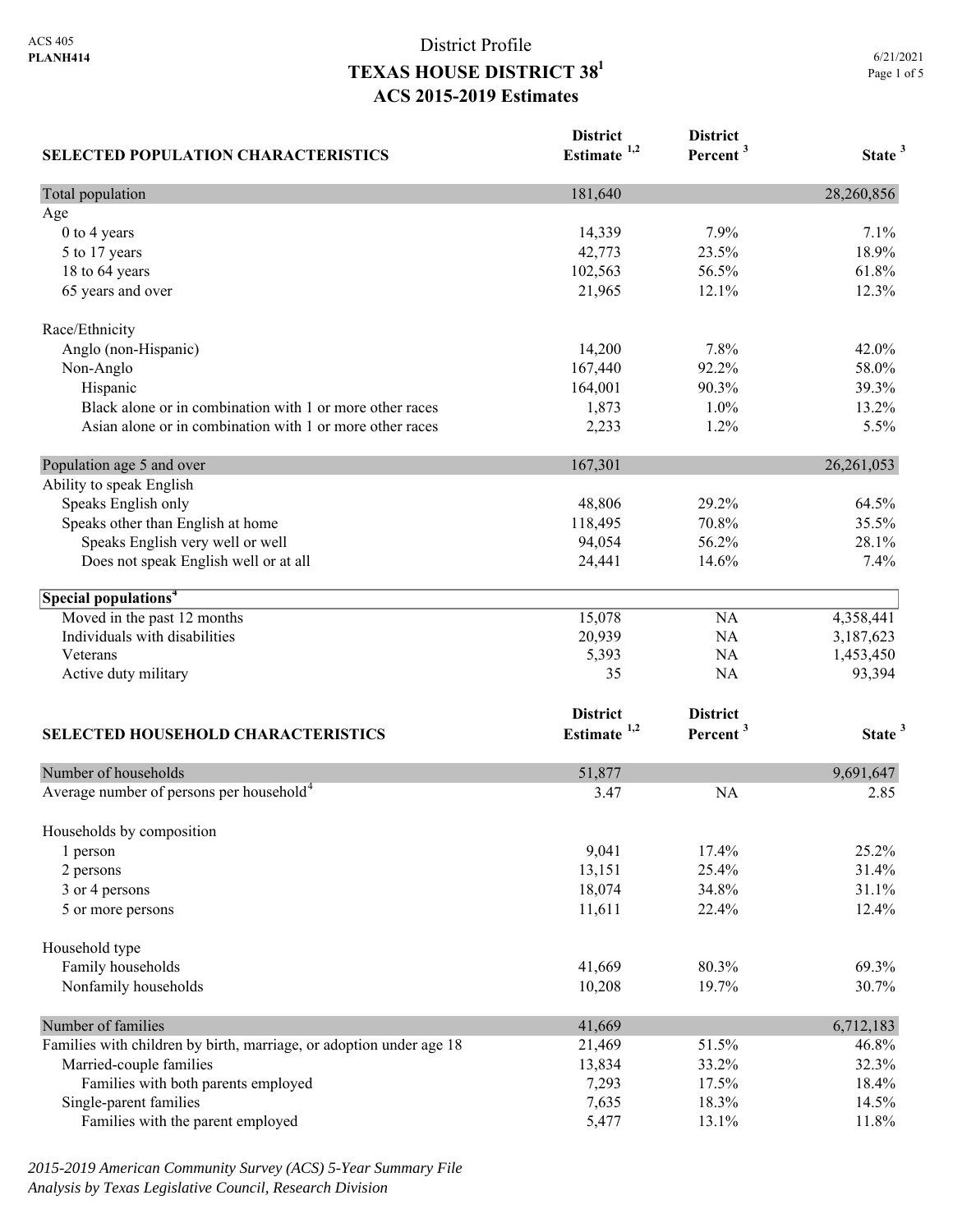| <b>SELECTED EDUCATION CHARACTERISTICS</b>                                | <b>District</b><br>Estimate $1,2$ | <b>District</b><br>Percent <sup>3</sup> | State <sup>3</sup> |
|--------------------------------------------------------------------------|-----------------------------------|-----------------------------------------|--------------------|
| Population age 3 and over enrolled in school                             | 55,542                            |                                         | 7,681,758          |
| School status                                                            |                                   |                                         |                    |
| In preschool (public and private)                                        | 3,647                             | 6.6%                                    | $6.0\%$            |
| In kindergarten, elementary, middle, or high school (public and private) | 41,884                            | 75.4%                                   | 69.8%              |
| In preschool through 12th grade (public only)                            | 44,084                            | 79.4%                                   | 68.8%              |
| In college, graduate, or professional school                             | 10,011                            | 18.0%                                   | 24.3%              |
| Population age 25 and over                                               | 105,366                           |                                         | 18, 131, 554       |
| <b>Educational</b> attainment                                            |                                   |                                         |                    |
| Bachelor's degree or higher                                              | 19,489                            | 18.5%                                   | 29.9%              |
| Less than high school graduate                                           | 31,834                            | 30.2%                                   | 16.3%              |
|                                                                          | <b>District</b>                   | <b>District</b>                         |                    |
| <b>SELECTED LABOR CHARACTERISTICS</b>                                    | Estimate <sup>1,2</sup>           | Percent <sup>3</sup>                    | State <sup>3</sup> |
| Civilian employed population age 16 and over                             | 71,736                            |                                         | 13,253,631         |
| Civilian employment sector                                               |                                   |                                         |                    |
| Private sector                                                           | 52,312                            | 72.9%                                   | 80.1%              |
| Government sector                                                        | 13,334                            | 18.6%                                   | 13.0%              |
| Self-employed                                                            | 5,952                             | 8.3%                                    | 6.7%               |
| Industry for civilian employed population                                |                                   |                                         |                    |
| Agriculture, forestry, fishing, hunting, and mining                      | 1,317                             | 1.8%                                    | $3.0\%$            |
| Construction                                                             | 5,301                             | 7.4%                                    | 8.6%               |
| Manufacturing                                                            | 4,145                             | 5.8%                                    | 8.5%               |
| Wholesale trade                                                          | 1,273                             | 1.8%                                    | 2.9%               |
| Retail trade                                                             | 8,757                             | 12.2%                                   | 11.4%              |
| Transportation and warehousing and utilities                             | 3,306                             | 4.6%                                    | 5.9%               |
| Information                                                              | 823                               | 1.1%                                    | 1.7%               |
| Finance and insurance, and real estate and rental and leasing            | 2,959                             | 4.1%                                    | 6.7%               |
| Professional, scientific, management, administrative, and waste mgmt.    | 5,302                             | 7.4%                                    | 11.5%              |
| Educational services and health care and social assistance               | 24,166                            | 33.7%                                   | 21.6%              |
| Arts, entertainment, recreation, accommodation, and food services        | 6,379                             | 8.9%                                    | 9.2%               |
| Other services, except public administration                             | 4,307                             | 6.0%                                    | 5.2%               |
| Public administration                                                    | 3,701                             | 5.2%                                    | 4.0%               |
| Population age 16 to 64                                                  | 109,472                           |                                         | 18,273,711         |
| Worked at all in the past 12 months                                      | 74,610                            | 68.2%                                   | 75.4%              |
| Worked 50-52 weeks                                                       | 58,397                            | 53.3%                                   | 59.0%              |
| Usually worked 35 or more hours per week                                 | 49,764                            | 45.5%                                   | 52.2%              |
| Usually worked less than 35 hours per week                               | 8,633                             | 7.9%                                    | 6.8%               |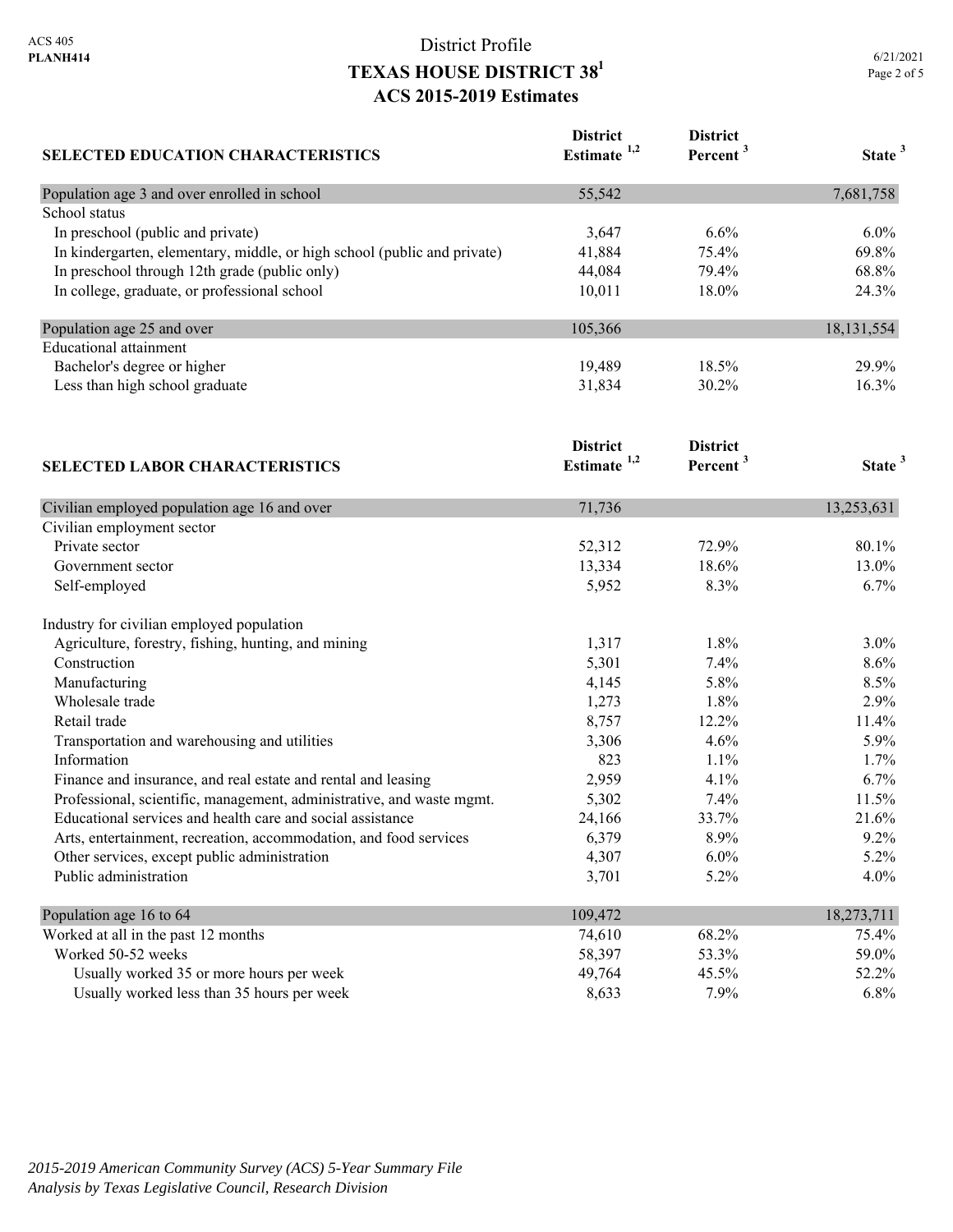| <b>SELECTED LABOR CHARACTERISTICS (continued)</b>               | <b>District</b>         | <b>District</b><br>Percent <sup>3</sup> | State <sup>3</sup> |
|-----------------------------------------------------------------|-------------------------|-----------------------------------------|--------------------|
|                                                                 | Estimate $1,2$          |                                         |                    |
| Workers age 16 and over                                         | 70,881                  |                                         | 13,115,511         |
| Means of transportation to work                                 |                         |                                         |                    |
| Public transportation                                           | 522                     | 0.7%                                    | 1.4%               |
| Private vehicle                                                 | 66,129                  | 93.3%                                   | 90.5%              |
| Walk / bicycle / motorcycle                                     | 930                     | 1.3%                                    | 1.9%               |
| Taxi / other means                                              | 993                     | 1.4%                                    | 1.2%               |
| Worked at home                                                  | 2,307                   | 3.3%                                    | 5.0%               |
| Travel time to work <sup>5</sup>                                |                         |                                         |                    |
| Less than 15 minutes                                            | 20,279                  | 28.6%                                   | 23.6%              |
| 15 minutes to 29 minutes                                        | 34,276                  | 48.4%                                   | 34.2%              |
| 30 minutes to 44 minutes                                        | 10,342                  | 14.6%                                   | 20.8%              |
| 45 minutes to 59 minutes                                        | 2,262                   | 3.2%                                    | 8.3%               |
| 60 minutes or more                                              | 1,415                   | 2.0%                                    | 8.1%               |
|                                                                 | <b>District</b>         | <b>District</b>                         |                    |
| <b>SELECTED INCOME CHARACTERISTICS</b>                          | Estimate <sup>1,2</sup> | Percent <sup>3</sup>                    | State <sup>3</sup> |
| Persons in poverty <sup>6</sup>                                 | 47,643                  | 26.4%                                   | 14.7%              |
| Per capita income <sup>4</sup>                                  | \$18,379                | NA                                      | \$31,277           |
| Number of households                                            | 51,877                  |                                         | 9,691,647          |
| Annual household income                                         |                         |                                         |                    |
| Less than \$10,000                                              | 5,375                   | 10.4%                                   | 6.1%               |
| \$10,000 to \$24,999                                            | 10,915                  | 21.0%                                   | 12.9%              |
| \$25,000 to \$49,999                                            | 11,863                  | 22.9%                                   | 21.8%              |
| \$50,000 to \$99,999                                            | 15,090                  | 29.1%                                   | 30.1%              |
| \$100,000 to \$199,999                                          | 7,092                   | 13.7%                                   | 21.7%              |
| \$200,000 and over                                              | 1,542                   | 3.0%                                    | 7.4%               |
| Households with social security income                          | 15,354                  | 29.6%                                   | 25.6%              |
| Households with supplemental security income (SSI)              | 4,291                   | 8.3%                                    | 4.7%               |
| Households with public assistance income'                       | 1,110                   | 2.1%                                    | 1.4%               |
| Households that received food stamps/SNAP in the past 12 months | 11,014                  | 21.2%                                   | 11.8%              |
| Number of families living in poverty                            | 9,739                   |                                         | 759,269            |
| With related children under age 18                              | 7,498                   | 77.0%                                   | 77.1%              |
| Married couple families                                         | 3,058                   | 31.4%                                   | 26.2%              |
| Single-parent families                                          | 4,440                   | 45.6%                                   | 50.9%              |
| Female head of household                                        | 3,916                   | 40.2%                                   | 44.4%              |
| Male head of household                                          | 524                     | 5.4%                                    | 6.4%               |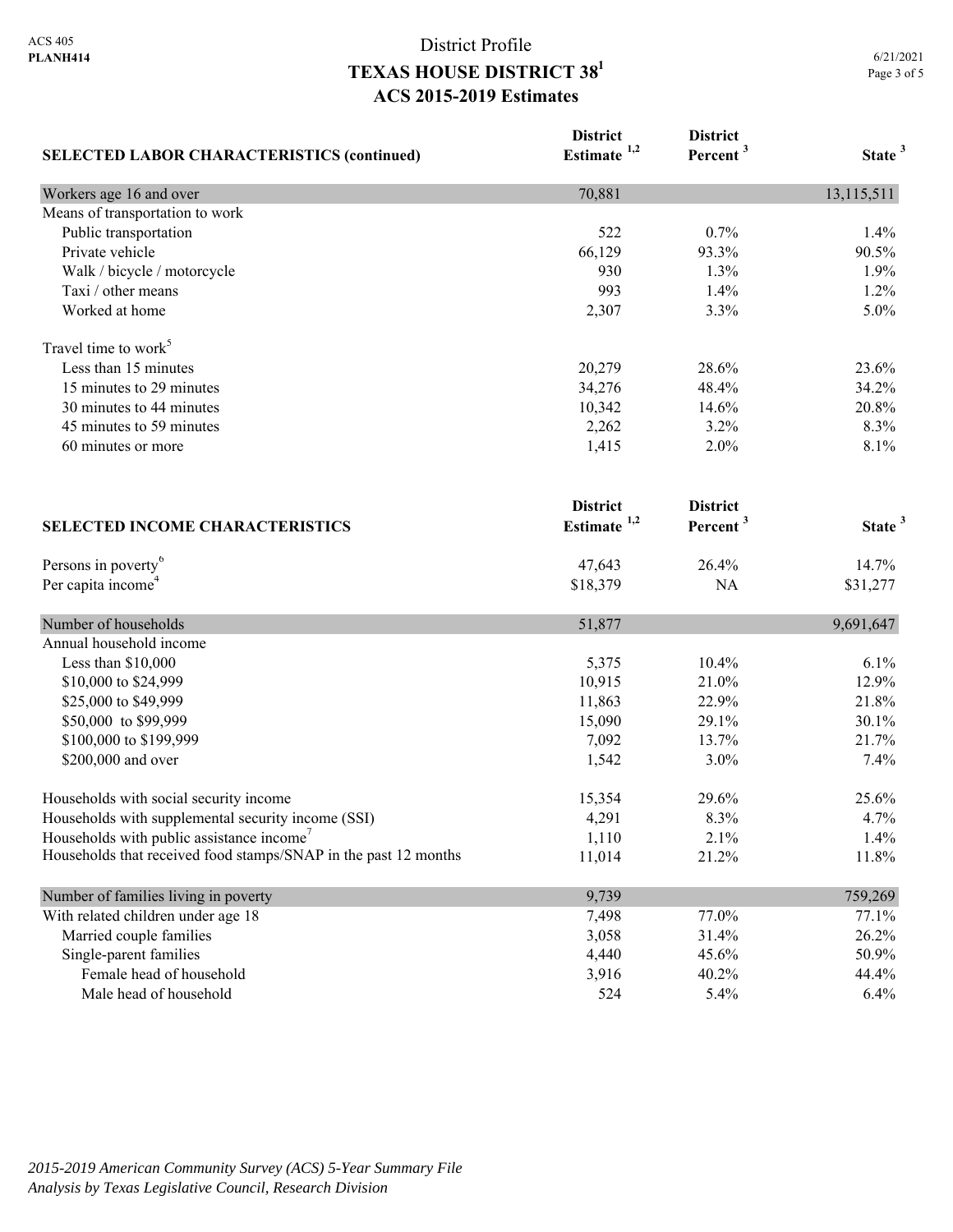**District** 

**District** 

**SELECTED HOUSING CHARACTERISTICS Estimate 1,2 Percent <sup>3</sup> State <sup>3</sup>** Number of housing units 10,937,026 Age of housing Built in 2010 or later 10.4% 10.4% 10.4% 10.4% 10.4% 10.4% 10.4% 10.4% 10.5 m Built between 2000 and 2009 15,608 26.3% 19.3% 19.3% Built between 1990 and 1999 10,128 17.1% 15.2% Built between 1970 and 1989 16,920 28.5% 31.4% Built before 1970 23.7% 23.7% Occupancy status Owner-occupied 36,676 61.9% 54.9% 54.9% Renter-occupied 15,201 25.6% 33.7% Vacant 11.4% 11.4% 12.5% 12.5% 12.5% 12.5% 12.5% 12.5% 12.5% 12.5% 12.5% 12.5% 12.5% 12.5% 12.5% 12.5% 12.5% 1 Median gross rent (contract rent plus estimated utility and fuel cost)<sup>4</sup> \$775 NA \$1,045 Median value of owner-occupied housing units<sup>4</sup> \$90,300 NA \$172,500 Number of owner-occupied housing units 36,676 6,004,802 Value of owner-occupied housing Less than \$50,000 8,212 22.4% 8.9% \$50,000 to \$99,999 12,352 33.7% 16.5% \$100,000 to \$199,999 11,744 32.0% 32.2% 32.2% \$200,000 to \$499,999 4,043 11.0% 34.8% \$500,000 and above 325 0.9% 7.6% 7.6% Selected monthly owner costs as a percentage of household income<sup>8</sup> 35 percent or more 15.3% 17.0% 15.3% 20 to 34.9 percent 24.9% 24.9% 26.9% 26.9% 26.9% 26.9% 26.9% 27.678 20.9% 27.678 27.678 27.678 27.678 27.678 27.578 27.678 27.678 27.578 27.678 27.578 27.578 27.578 27.578 27.578 27.578 27.578 27.578 27.578 27.578 27.578 2 Less than 20 percent 21,892 59.0% 59.0% 59.0% Vehicles available in owner-occupied housing units No vehicle  $1,131$   $3.1\%$   $2.1\%$ One or more vehicles 97.9% 97.9% Number of renter-occupied housing units 15,201 3,686,845 Gross rent<sup>9</sup> Less than \$500 2,287 15.0% 6.2% \$500 to \$749 13.4% 13.4% 13.4% 13.4% 13.4% 13.4% 13.4% 13.4% 13.4% 13.4% 13.4% 13.4% 13.4% 13.4% 13.4% 13.4% 13.4%  $\frac{$750 \text{ to } $999}$  24.2% 24.2% \$1,000 to \$1,249 1,490 9.8% 20.7% \$1,250 and above 30.5% 30.5% 30.5% 30.5% 30.5% 30.5% 30.5% 30.5% 30.5% 30.5% 30.5% 30.5% 30.5% 30.5% 30.5% 30.5% 30.5% 30.5% 30.5% 30.5% 30.5% 30.5% 30.5% 30.5% 30.5% 30.5% 30.5% 30.5% 30.5% 30.5% 30.5% 30.5% 30.5% 30.5% 3 Gross rent as a percentage of household income<sup>8</sup> 35 percent or more 35.9% 35.9% 35.9% 20 to 34.9 percent 32.1% 32.1% Less than 20 percent 24.9% 23.4% 24.9% Vehicles available in renter-occupied housing units No vehicle 1,609 10.5% 10.5% 10.5% 10.5% 10.5% 10.5% 10.5% 10.5% 10.5% 10.5% 10.5% 10.5% 10.5% 10.5% 10.5% 10.5% One or more vehicles 89.5% 89.5%